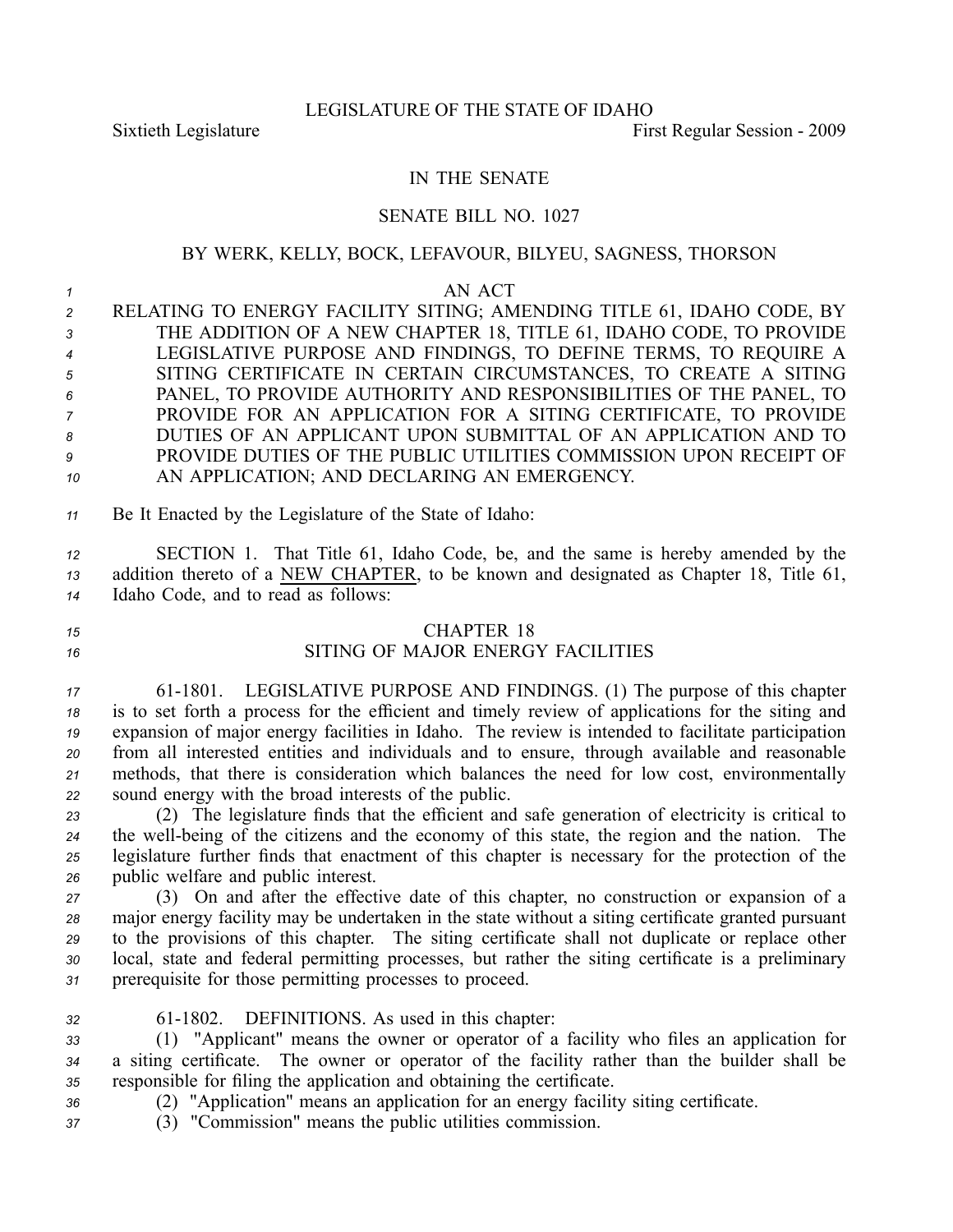*<sup>1</sup>* (4) "Facility" or "energy facility" means any proposed:

2 (a) Electrical generating facility with a rated capacity at location and at fifty-nine (59) *<sup>3</sup>* degrees of more than fifty (50) megawatts regardless of fuel source; or

*<sup>4</sup>* (b) Expansion of an energy facility in existence on the effective date of this chapter, *<sup>5</sup>* which expansion will increase the capacity of the facility by more than fifty (50) *<sup>6</sup>* megawatts regardless of fuel source at location and at fiftynine (59) degrees.

 The definition of "facility" or "energy facility" does not apply to electric generating facilities owned or constructed by <sup>a</sup> public utility regulated pursuan<sup>t</sup> to title 61, Idaho Code, by <sup>a</sup> cooperative or <sup>a</sup> municipality, or by any entity when the facility is constructed within the property boundaries of the Idaho national laboratory.

*<sup>11</sup>* (5) "Panel" or "siting panel" means the Idaho energy facility siting panel created in 12 section 61-1804, Idaho Code.

*<sup>13</sup>* (6) "President" means the president of the public utilities commission.

*<sup>14</sup>* 611803. SITING CERTIFICATE – EXISTING FACILITIES. (1) On and after the *<sup>15</sup>* effective date of this chapter, no person shall commence construction on an energy facility, as *16* that term is defined in section  $61-1802$ , Idaho Code, in the state without a siting certificate.

 (2) An energy facility in existence on the effective date of this chapter shall not require <sup>a</sup> certificate under the provisions of this chapter, excep<sup>t</sup> that the expansion of an energy facility in existence on the effective date of this chapter constitutes <sup>a</sup> new proposal for which <sup>a</sup> siting certificate is required if the expansion will increase the capacity of the facility by more than 21 fifty (50) megawatts regardless of fuel source at location and at fifty-nine (59) degrees.

*<sup>22</sup>* 611804. STATE SITING PANEL – CREATION – MEMBERS. (1) There is hereby *<sup>23</sup>* created in the commission the Idaho energy facility siting panel. Members of the panel shall *<sup>24</sup>* consist of:

 (a) Five (5) members who are the following individuals or their designees: the administrator of the office of energy resources, the director of the department of environmental quality, the president of the public utilities commission, the director of the department of water resources and the director of the department of commerce.

 (b) One (1) member appointed by the city council of each city located within <sup>a</sup> fifty (50) mile radius of the site where the energy facility is proposed to be located. The member(s) serving pursuan<sup>t</sup> to this subsection shall serve only until the particular siting application subject to their review is approved, or until the application is rejected and is no longer subject to their review.

 (c) One (1) member appointed by the board of county commissioners for each county located within <sup>a</sup> fifty (50) mile radius of the site where the energy facility is proposed to be located. The member(s) serving pursuan<sup>t</sup> to this paragraph shall serve only until the particular application subject to their review is approved, or until the application is rejected and is no longer subject to their review.

 (2) No person may serve on the panel if the person has <sup>a</sup> conflict of interest as that term is defined in section 59-703, Idaho Code, or if that person could derive any economic gain as that term is defined in section 59703, Idaho Code, from the location or siting of the proposed energy facility.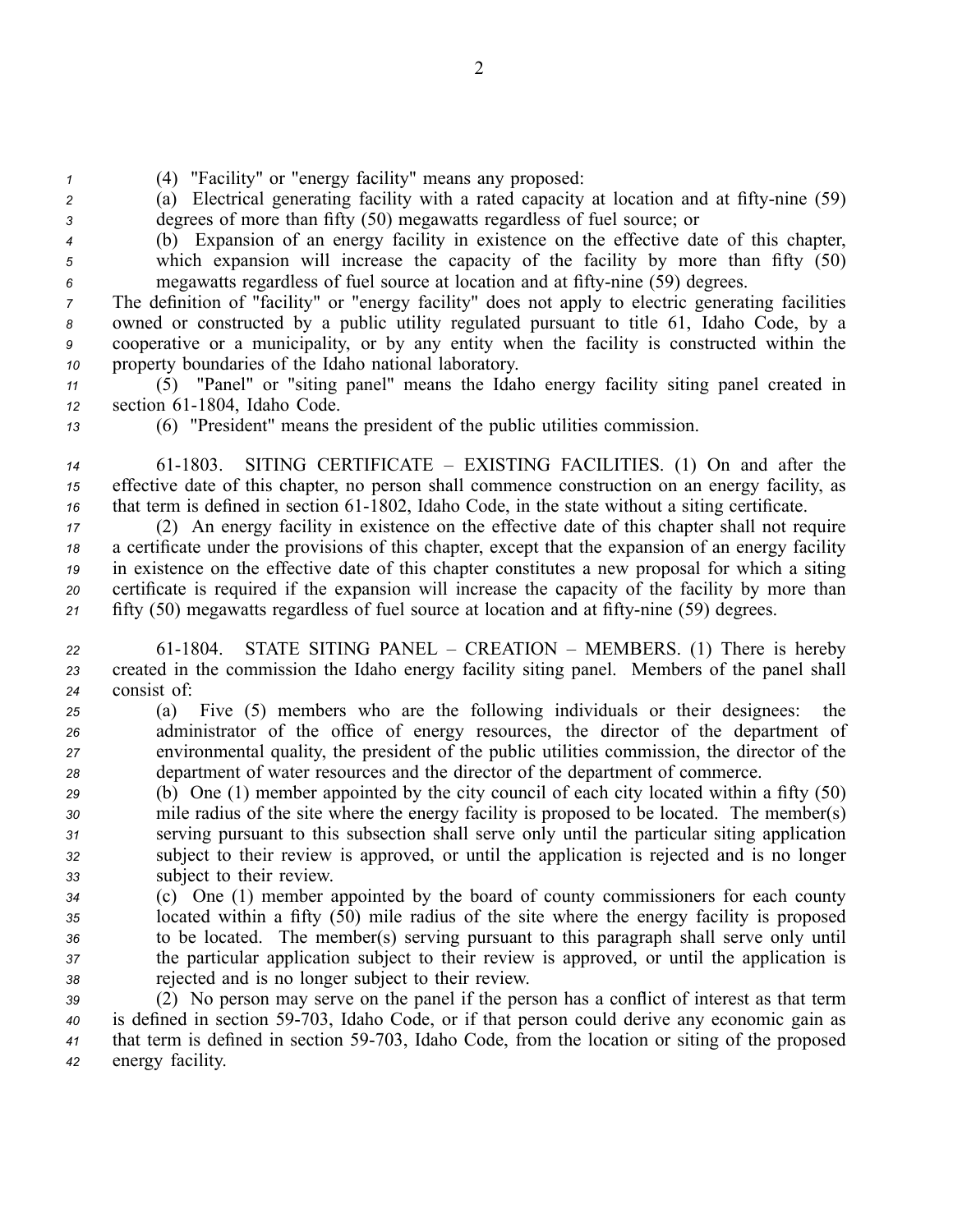*<sup>1</sup>* (3) A majority of the members of the panel shall constitute <sup>a</sup> quorum for the transaction *<sup>2</sup>* of business of the panel, and the concurrence of <sup>a</sup> majority of the members of the panel shall *<sup>3</sup>* constitute <sup>a</sup> legal action of the panel.

*<sup>4</sup>* (4) The public utilities commission and state agencies shall make staff available to assist *<sup>5</sup>* the panel in carrying out its responsibilities.

*<sup>6</sup>* (5) A vacancy occurring on the panel shall be filled in the same manner as the original *<sup>7</sup>* appointment.

*<sup>8</sup>* (6) The chairman of the panel shall be elected by the members and the chairman shall be *<sup>9</sup>* <sup>a</sup> voting member.

10 61-1805. PANEL AUTHORITY – RESPONSIBILITIES. (1) The siting panel shall review the application of each energy facility proposed within the state after the effective date of this chapter. After notice and an opportunity for hearing, the panel shall review and deny or approve an application seeking <sup>a</sup> siting certificate.

*<sup>14</sup>* (2) In reviewing an application for <sup>a</sup> siting certificate, the panel shall consider:

*<sup>15</sup>* (a) The regional or national benefits expected to be achieved;

*<sup>16</sup>* (b) The benefits to electric consumers expected to be achieved;

*<sup>17</sup>* (c) The extent to which the proposed construction or expansion is consistent with sound *<sup>18</sup>* national energy policy and will enhance energy independence;

*<sup>19</sup>* (d) The extent to which the proposed construction or expansion minimizes consumption *<sup>20</sup>* of the natural resources of the state and minimizes adverse impacts on the environment of *<sup>21</sup>* the state and surrounding localities, including the air and water quality;

*<sup>22</sup>* (e) The potential for harm to scenic, historic, cultural or recreational values;

*<sup>23</sup>* (f) The potential risk and impact of an accident during transport of fuel to, or waste *<sup>24</sup>* from, the facility;

- *<sup>25</sup>* (g) The potential impact on local and state governmen<sup>t</sup> and consistency with local *<sup>26</sup>* planning and existing development;
- *<sup>27</sup>* (h) The potential risk and impact from any waste, effluent or emissions, including *<sup>28</sup>* secondary effluent or emissions, to be generated;
- *<sup>29</sup>* (i) The financial ability and experience of the applicant to undertake the construction and *<sup>30</sup>* operation of the facility;
- *<sup>31</sup>* (j) The extent to which, when compared with available alternatives, the proposed facility, *<sup>32</sup>* including its location, production processes and environmental controls, minimizes the *<sup>33</sup>* potential risks and impacts to public health and safety and to the environment;

*<sup>34</sup>* (k) The extent to which the proposed facility will maximize existing or proposed *<sup>35</sup>* transmission capabilities; and

*<sup>36</sup>* (l) The extent to which the proposed construction or expansion is consistent with the *<sup>37</sup>* public interest.

*<sup>38</sup>* 611806. APPLICATION FOR A SITING CERTIFICATE. (1) Each application for <sup>a</sup> *<sup>39</sup>* siting certificate shall contain the following:

 (a) The exact legal name of the applicant; its principal place of business; whether the applicant is an individual, partnership, corporation or otherwise; the state laws under which the applicant is organized or authorized; and the name, title, telephone number, mailing address and email address of the person or persons to whom communications concerning the application are to be addressed;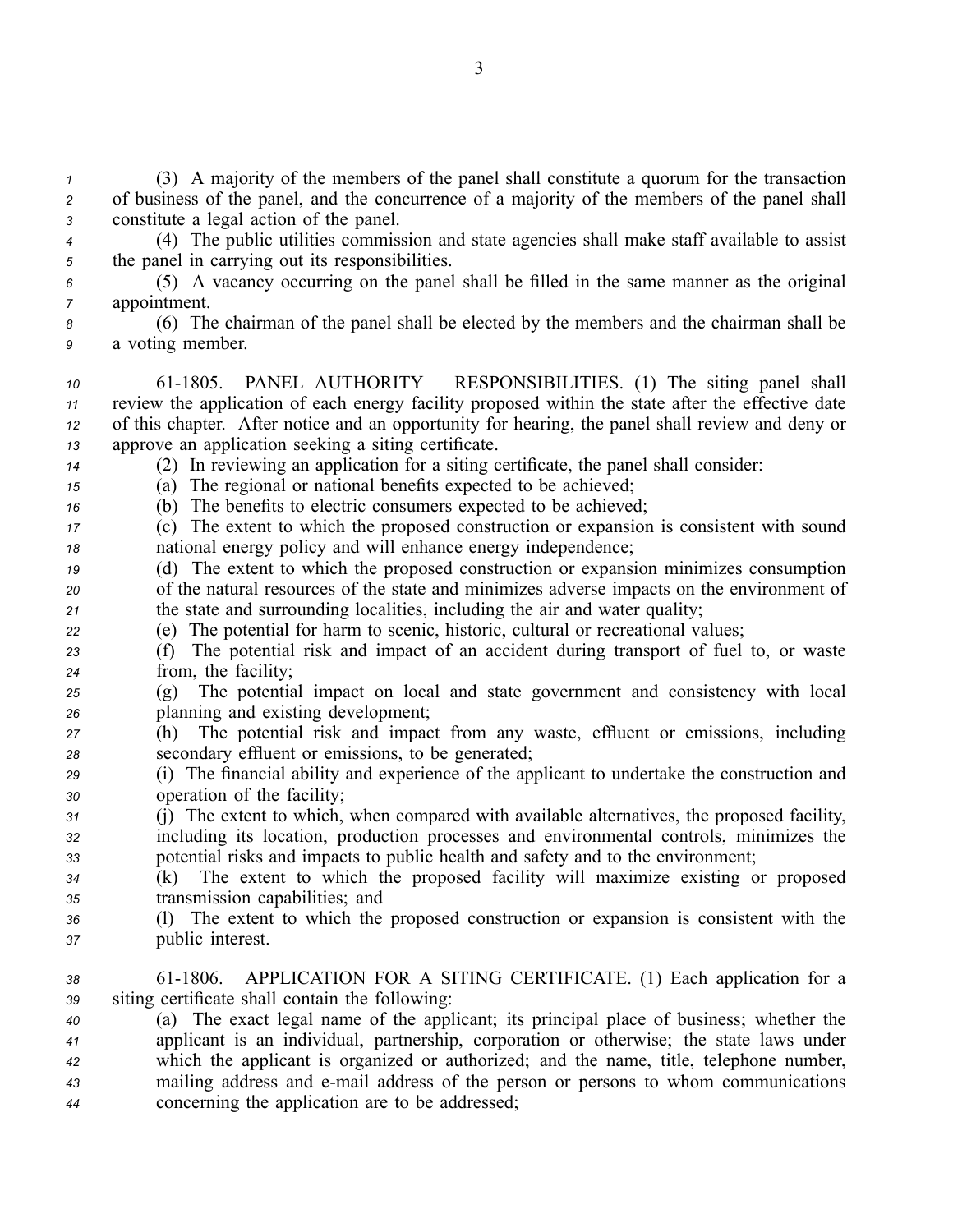*<sup>1</sup>* (b) A description of the existing operations owned or operated by the applicant including *<sup>2</sup>* the operations of affiliates, subsidiaries or any majority owner of the applicant;

 (c) Certification that, to the best of the applicant's knowledge, all other facilities owned or operated by the applicant, including the operations of affiliates, subsidiaries or any majority owner of the applicant, are in compliance with local, state or federal requirements or are on <sup>a</sup> schedule for compliance with such;

 (d) A description of the proposed design and operations of the energy facility, including plans, descriptions, specifications and drawings showing the design of the facility, the nature and amount of any waste, effluent or emissions, including secondary effluent or emissions, to be generated, if any, and the manner in which it will be operated and controlled;

*<sup>12</sup>* (e) A description of the amount of electricity to be produced by the energy facility, the *<sup>13</sup>* availability or planned availability of transmission capabilities, and the potential market(s) *<sup>14</sup>* for the electricity;

*<sup>15</sup>* (f) A description of the project financing;

*<sup>16</sup>* (g) A list of the federal, state, tribal and local permits and licenses required, including *<sup>17</sup>* mailing addresses, contact names, telephone numbers and email addresses for the *<sup>18</sup>* permitting authorities;

*<sup>19</sup>* (h) The projected schedule for permitting, construction and operation of the facility;

*<sup>20</sup>* (i) Identification of any alternative sites, sizes, production processes and environmental *<sup>21</sup>* control techniques that have been, or might be, considered for the energy facility;

*<sup>22</sup>* (j) Information about any potential harm to scenic, historic, cultural or recreational *<sup>23</sup>* values;

*<sup>24</sup>* (k) Information about any potential risk and impact of an accident during the transport of *<sup>25</sup>* fuel to, or waste from, the facility;

*<sup>26</sup>* (l) A description of the infrastructure needed for construction and operation of the facility *<sup>27</sup>* including roads, water, power and any other needs;

*<sup>28</sup>* (m) A description of the potential impact on local or state governmen<sup>t</sup> and consistency of *<sup>29</sup>* the proposed facility with local planning and existing development; and

*<sup>30</sup>* (n) To the extent not otherwise addressed, information responding to the criteria set out *31* in subsection (2) of section 61-1805, Idaho Code.

*<sup>32</sup>* (2) The applicant shall provide any other information that the panel requests.

 (3) The application shall be accompanied by <sup>a</sup> siting certificate application fee. The commission shall establish by rule, the scale for determining the siting certificate application fee. The fee shall not exceed one hundred thousand dollars (\$100,000) and shall be based upon the cost of processing the application. Fees received pursuan<sup>t</sup> to this section may be expended by the commission to pay the actual, reasonable and necessary costs incurred by the commission and the panel in acting upon <sup>a</sup> siting certificate application.

*<sup>39</sup>* (4) The commission may promulgate other rules and regulations in compliance with *<sup>40</sup>* chapter 52, title 67, Idaho Code, to implement and administer the provisions of this chapter.

*<sup>41</sup>* 611807. DUTIES OF APPLICANT UPON SUBMITTAL OF AN APPLICATION. (1) *<sup>42</sup>* Within seven (7) days of filing the application with the commission, the applicant shall:

*<sup>43</sup>* (a) Make available copies of the application in publicly accessible locations in each *<sup>44</sup>* county or city within <sup>a</sup> fifty (50) mile radius of the proposed site in either electronic or *<sup>45</sup>* paper format;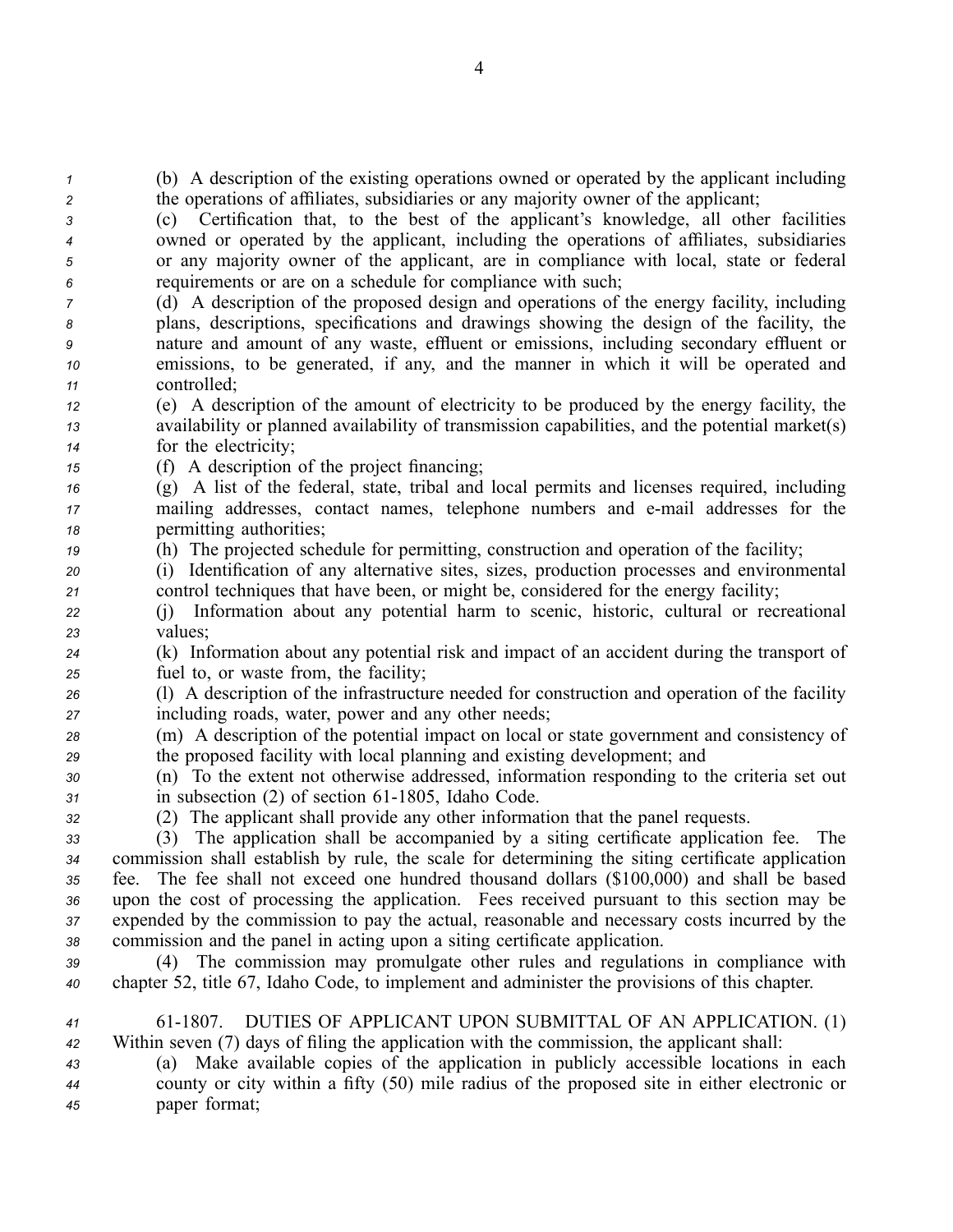*1* (b) Create and maintain an up-to-date project website devoted solely to dispensing *<sup>2</sup>* information about the proposed facility;

*<sup>3</sup>* (c) Cause to be published in <sup>a</sup> daily or weekly newspaper of general circulation at least *<sup>4</sup>* once per week for two (2) weeks in each county or city within <sup>a</sup> fifty (50) mile radius of *<sup>5</sup>* the proposed site public notice that an application has been filed; and

*<sup>6</sup>* (d) Cause to be provided to the city councils and boards of county commissioners in each *<sup>7</sup>* city and county within <sup>a</sup> fifty (50) mile radius of the proposed site, public notice that an *<sup>8</sup>* application has been filed.

 (2) The public notice required by this section shall generally describe the operations and schedule for the proposed facility, include <sup>a</sup> map of the site, designate <sup>a</sup> single point of contact, explain how the applicant will respond to requests for information from the public and advise readers how to obtain more information.

13 61-1808. DUTIES OF COMMISSION UPON RECEIPT OF AN APPLICATION. (1) Within thirty (30) days after receipt of an application, the commission shall determine whether it is complete. If it is not complete, the commission shall notify the applicant and state the areas of deficiency. The applicant shall have thirty (30) days to respond to the notice of deficiency.

 (2) This process shall continue until the application is deemed complete. If at any time the applicant does not respond to <sup>a</sup> notice of deficiency within sixty (60) days of its receipt, the application shall be considered withdrawn and the applicant will need to submit <sup>a</sup> new application.

 (3) Upon receipt of <sup>a</sup> complete application, the commission shall issue public notice z<sub>3</sub> to the permanent panel members described in section  $61-1804(1)(a)$ , Idaho Code, and to the city council and board of county commissioners of each city and county described in section 25 61-1804(1)(b) and (c), Idaho Code. The notice shall set forth the time and place for the first meeting of the panel and <sup>a</sup> proposed procedure and schedule for review of the application and its approval or denial based upon the complexity of the application. Within fourteen (14) days after receipt of notice pursuan<sup>t</sup> to this section, the board of commissioners of the county(ies) and the city council(s) shall select their members to serve on the panel.

30 (4) Within forty-five (45) days after submittal of a complete application, the panel shall have its initial meeting to review the application and establish <sup>a</sup> timetable for review of the application, including setting <sup>a</sup> date for at least one (1) public hearing and <sup>a</sup> target date for <sup>a</sup> decision.

 (5) Subsequent to the initial meeting, and not less than thirty (30) days before the date of the public hearing, the commission shall cause to be published in the daily or weekly newspapers of general circulation, at least once per week for two (2) weeks within <sup>a</sup> fifty (50) mile radius of the proposed site, <sup>a</sup> notice describing the location where the complete application package may be reviewed and where copies may be obtained. The notice shall describe the procedure by which the application will be reviewed by the panel and identify the time, place and location for the public hearing to be held to receive public comment and input on the application.

*<sup>42</sup>* (6) Comment and input on the proposed facility may be presented orally or in writing by *<sup>43</sup>* any interested party at the public hearing, and shall continue to be accepted in writing by the *<sup>44</sup>* panel for fifteen (15) days after the public hearing date.